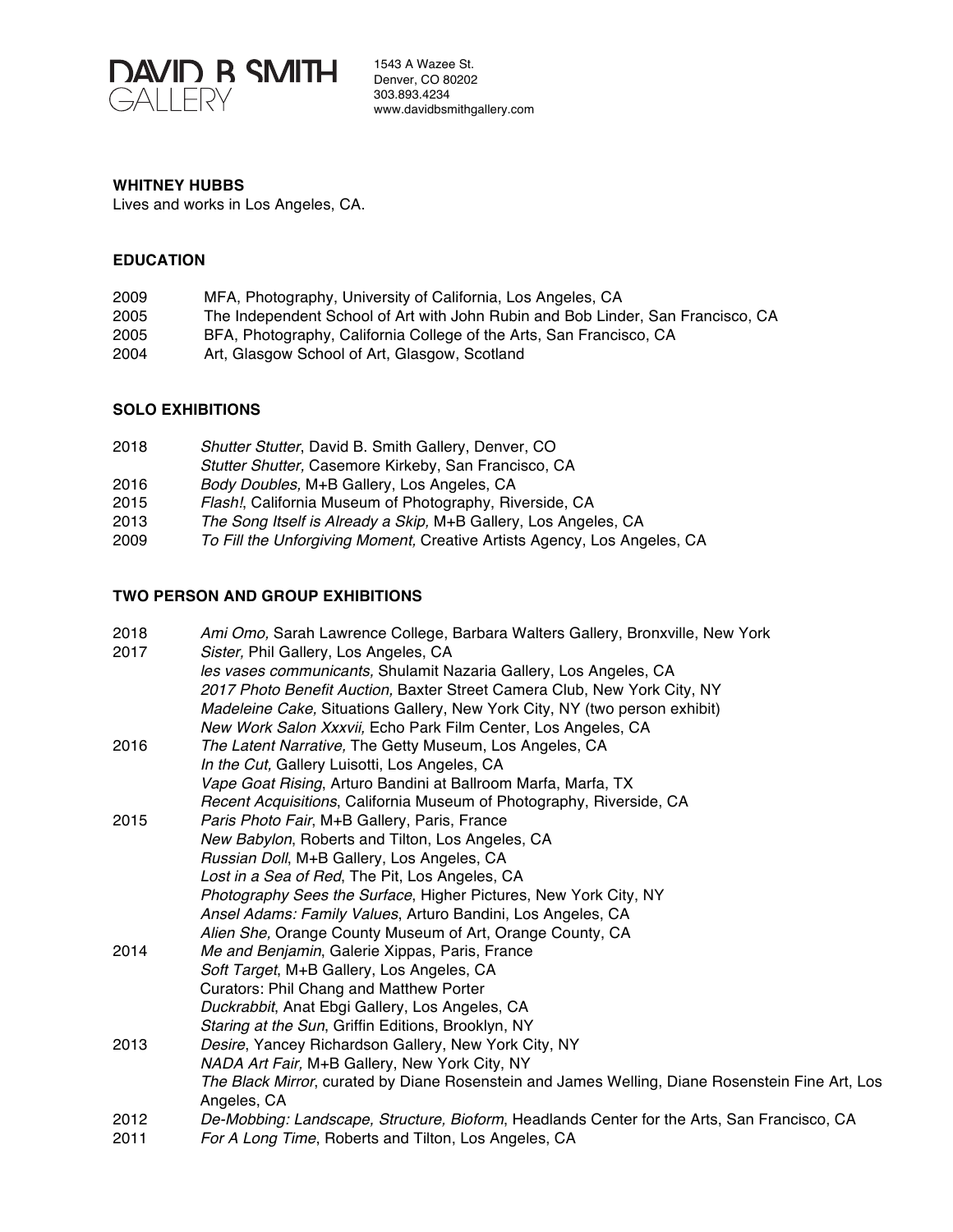

1543 A Wazee St. Denver, CO 80202 303.893.4234 www.davidbsmithgallery.com

|             | Eventide, Carter and Citizen, Los Angeles, CA                                                             |
|-------------|-----------------------------------------------------------------------------------------------------------|
| 2010        | Assembly: Eight Emerging Photographers from Southern California, FotoFest 2010, Biennial,<br>Houston, TX. |
|             | Curator: Edward Robinson, Los Angeles County Museum of Art                                                |
| 2009        | Harsh Terrain, Roberts and Tilton, Los Angeles, CA                                                        |
|             | Untitled, Carl Berg Gallery, Pacific Design Center, Los Angeles, CA                                       |
|             | Looking Forward, Feeling Backwards, Capricious, P.P.O.W., New York City, NY                               |
|             | Just Like A Train, PHIL Gallery, Los Angeles, CA                                                          |
|             | Keeper of Light, Sandroni Rey, Los Angeles, CA                                                            |
|             | MFA Exhibition, Wight Gallery, UCLA, Los Angeles, CA                                                      |
|             | Inside of Me, PHIL Gallery, Los Angeles, CA                                                               |
| 2008        | Blind Spot Magazine Lab, New York Horticultural Society, New York City, NY                                |
|             | Greater L.A., California State University Long Beach, Long Beach, CA                                      |
|             | Let Us Now Praise San Francisco, Marx & Zavattero Gallery, San Francisco, CA                              |
|             | Black Milk, Milk Gallery, Copenhagen, DK                                                                  |
| 2007        | Nothing Happens in June, Newspace Center for Photography, Portland, OR                                    |
| <i>2006</i> | Voice: Women in Contemporary Art, Providence, RI                                                          |
| 2005        | Mayhem, Southern Exposure, San Francisco, CA                                                              |
|             | Strangely Democratic, Playspace Gallery, San Francisco, CA                                                |
|             | Picturing Berlin, Galerie sphn, Berlin, Germany                                                           |
| 2004        | Go West, Richmond Art Center, Richmond, CA                                                                |
| 2003        | Landing, Southern Exposure, San Francisco, CA                                                             |

### **BOOKS**

2016 *Body Doubles,* Hesse Press

## **BOOKS (GROUP)**

| 2015 | Dopp Doolittle Hubbs, Golden Spike Press                             |
|------|----------------------------------------------------------------------|
| 2014 | <i>Pink Trumpet, with Nikki Darling, Econo Textual Objects Press</i> |
|      | Desire, New Erotic Photography, Prestel Press                        |
| 2008 | Let Us Now Praise San Francisco, Marx & Zavattero Gallery            |

### **PUBLICATIONS AND BIBLIOGRAPHY**

| 2018 | Helfland, Glenn, "Stutter Shutter: Whitney Hubbs At Casemore Kirkeby," Photograph Magazine. |
|------|---------------------------------------------------------------------------------------------|
| 2017 | Simpson, Mary, "Looking Back on 2017: Art," Bomb Magazine, December 14 <sup>th</sup> 2017.  |

Self Publish Be Happy, "*Ten Questions*," October 2017. Knoblauch, Loring, "Whitney Hubbs, Woman in Motion" Book Review, Collector Daily, June 30<sup>th,</sup> 2017. MacKeith, Alex, *"Crude Metaphors,*" Hotshoe Magaizne, Winter/Spring 2017. 2016 Leifheit, Matthew, "*Photography Whitney Hubbs' Genre-Busting Images of the Female Form*," Vice, March 19, 2016. Buffenstein, Alyssa, "The Surrogate Self-Portraits of Whitney Hubbs." Artnew News, March 18<sup>th</sup> 2016. 2015 McKnight, Mark, *"Flash: Whitney Hubbs*." Exhibition essay, California Museum of Photography, 2015. Los Angeles Review of Books, Digital Review. October 2015, Issue No. 40 (cover). "*Homeless,*" Matte Magazine, Ed. by Curran Hatleberg. September 2015, Issue No. 40. The Pit, *"Lost In A Sea of Red*." Ed. by Adam Miller, 2015 (exhibition catalog).